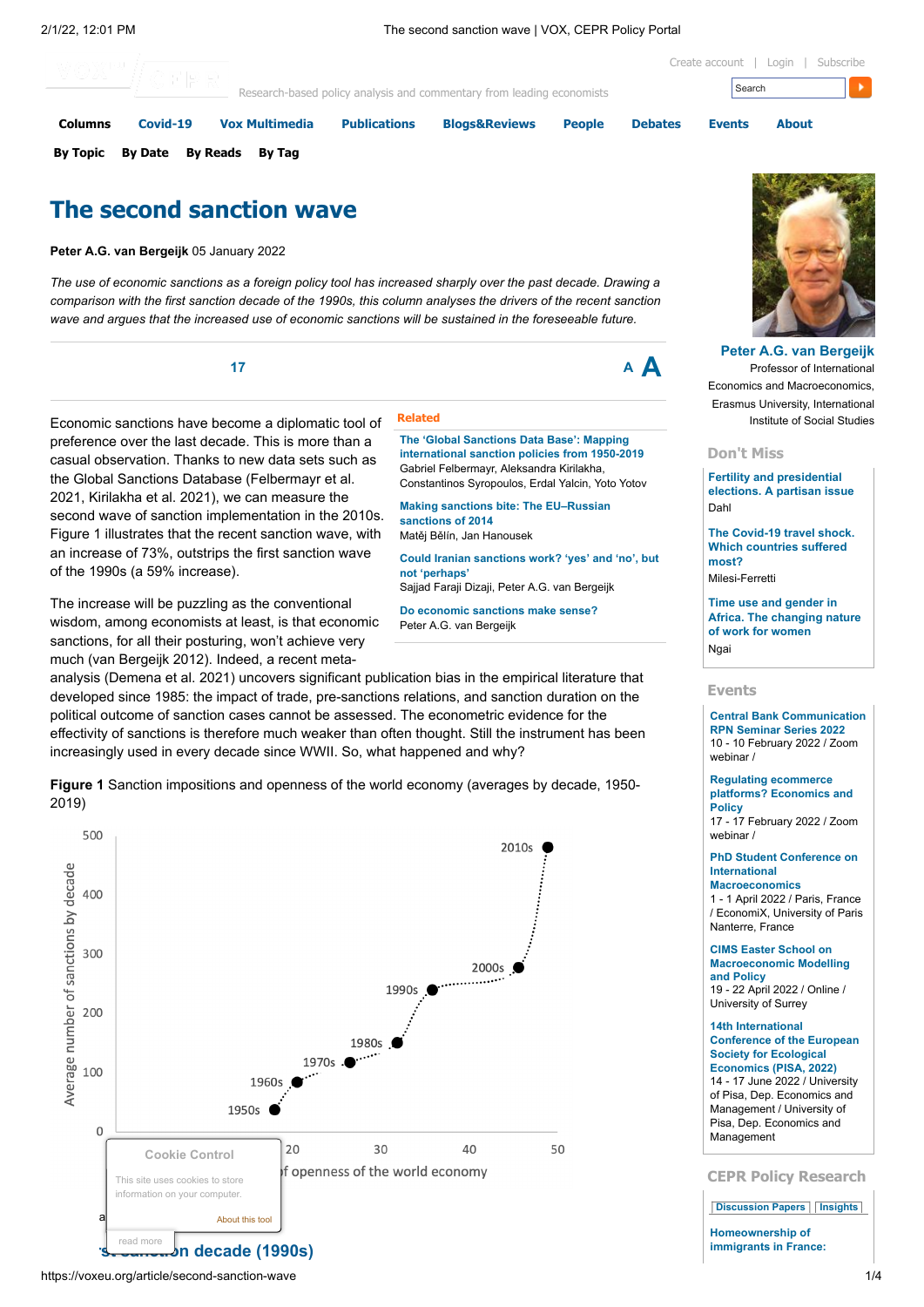### 2/1/22, 12:01 PM The second sanction wave | VOX, CEPR Policy Portal

Could history perhaps help us to understand the increase in the 2010s? After all, a similar increase in the use of economic sanctions can also be observed in the 1990s. What can explain that upsurge?

The year 1990 marked the end of the Cold War, the sanctions in response to the Iraqi occupation of Kuwait, and the start of a significant increase in the speed of globalisation (which can be recognised in the rightward shift of the curve in Figure 1). These three events were at the time readily identified as factors behind the increase in the use of economic sanctions (van Bergeijk 1995). The three drivers of the increase are, of course, to a larger extent interrelated. Indeed, the end of the superpower conflict enabled the UN sanctions to be implemented quickly and comprehensively: the severe, wide-ranging, and almost watertight sanctions against Iraq in 1990 were implemented in four days, and for the first time in history traditionally neutral Switzerland participated. This experience was the basis for a UN sanction wave (Biersteker and Hudáková 2021). Globalisation, stimulated by the breakdown of communism, opened up many economies that previously could hardly be hurt by economic sanctions. All in all, the historical context seemed to a large extent to be conducive to the increase in sanction imposition in the 1990s. Importantly, the 1990s also saw a strong increase in targeted sanctions, although that development waned at the turn of the millennium (Morgan et al. 2021).

# **The second sanction decade is a different animal**

Economic sanctions as a policy tool proliferated in the 2010s (Halcoussis et al. 2021). However, the apparent increase in sanction use to an average of almost five hundred imposed sanctions per year is, from a geo-economic perspective, more difficult to understand. First, the geopolitical context of the 2010s is actually the mirror image of the *détente* and *perestroika* that led to the demolishment of the Berlin Wall and the Iron Curtain. Currently a Cold Trade War – if not a New Cold War– is emerging. US–Chinese rivalry is one important driver. Other determinants are the sanctions and counter sanctions between Russia, the EU, and the US (Bělín and Hanousek 2019, 2021). Second, the other major cases of the 2010s, the sanctions against Iran (Dizaji and van Bergeijk, 2013) and North Korea (Han 2021), were protracted and characterised by unstable sender coalitions. Third, the financial crisis in 2008/9 was a turning point for globalisation, with global openness decreasing even before the trade wars initiated by President Trump, the exit of the UK from the EU, and the trade crunch of the COVID-19 pandemic (Meijerink et al. 2020).

So, why did the numbers on the 'market' for economic sanctions increase in the 2010s? On the 'demand side', the increase appears to have been driven by the combination of a reduced role of armed conflict resolution and the growing importance of strategic trade policy considerations, (Hufbauer and Jung 2021). On the 'supply side', the enhanced efficiency and the reduction of collateral damage may have helped to increase the number of sanctions over time. The former decreases the costs for the sender; the latter reduces unintended costs for the target's population. $^{\mathsf{1}}$  In the same vein, the process of implementation and compliance regarding US sanctions has been improved thanks to major investments in staffing, procedures, communication, and monitoring (Early 2021). Also, new sanction modes were developed extending the sanction domain into tourism (Hall and Seyfi 2021), trade preferences (Portela 2021), and the international payments system (Dizaji 2021).

In addition to these underlying drivers that work at the national case level, the perceived need to support global public goods by imposing costs on free-riding behaviour is a relatively new element. This issue may be particularly relevant in the context of 2020 and 2021: the COVID-19 pandemic, global warming, and the proliferation of weapons of mass destruction are global 'public bads'. Their solution requires strengthening of global public goods management. However, this collective action is complicated by fragmentation of the world economy in the wake of deglobalisation and the challenge to US hegemony caused by the rise of China. Against this background economic sanctions may be seen as a vital instrument to fight global bads.

# **Conclusion: The outlook**

The increase in imposed sanctions is coinciding with a deglobalisation phase. This contrasts with the upswing of globalisation that characterised the 1990s. Indeed, the exponential increase in sanction impositions creates trade uncertainty and this is a strong incentive for firms and countries to reduce international specialisation. It is tempting to conclude that the rise in the application of

read more **Cookie Control** This site uses cookies to store information on your computer. [About this tool](http://www.civicuk.com/cookie-law)

economic cookie Control extent of international worldwide exchange, but it is of course equally  $p_{\text{This site uses cookies to store}}$  becoming the underlying disease of deglobali information on your computer. **08–09. If so, this may offer a structural explanation for the** tion in the 2010s and suggests that the increasing use of  $\mathcal{V}$ in the foreseeable future.

**selection effects related to [international](https://voxeu.org/epubs/cepr-dps/homeownership-immigrants-france-selection-effects-related-international-migration-flows) migration flows** Gobillon, Solignac

**Climate Change and Long-Run Discount Rates: [Evidence](https://voxeu.org/epubs/cepr-dps/climate-change-and-long-run-discount-rates-evidence-real-estate) from Real Estate** Giglio, Maggiori, Stroebel, Weber

**The Permanent Effects of Fiscal [Consolidations](https://voxeu.org/epubs/cepr-dps/permanent-effects-fiscal-consolidations)** Summers, Fatás

**[Demographics](https://voxeu.org/epubs/cepr-dps/demographics-and-secular-stagnation-hypothesis-europe) and the Secular Stagnation Hypothesis in Europe** Favero, Galasso

**QE and the Bank Lending Channel in the United [Kingdom](https://voxeu.org/epubs/cepr-dps/qe-and-bank-lending-channel-united-kingdom)** Butt, Churm, McMahon, Morotz, Schanz

**Subscribe**

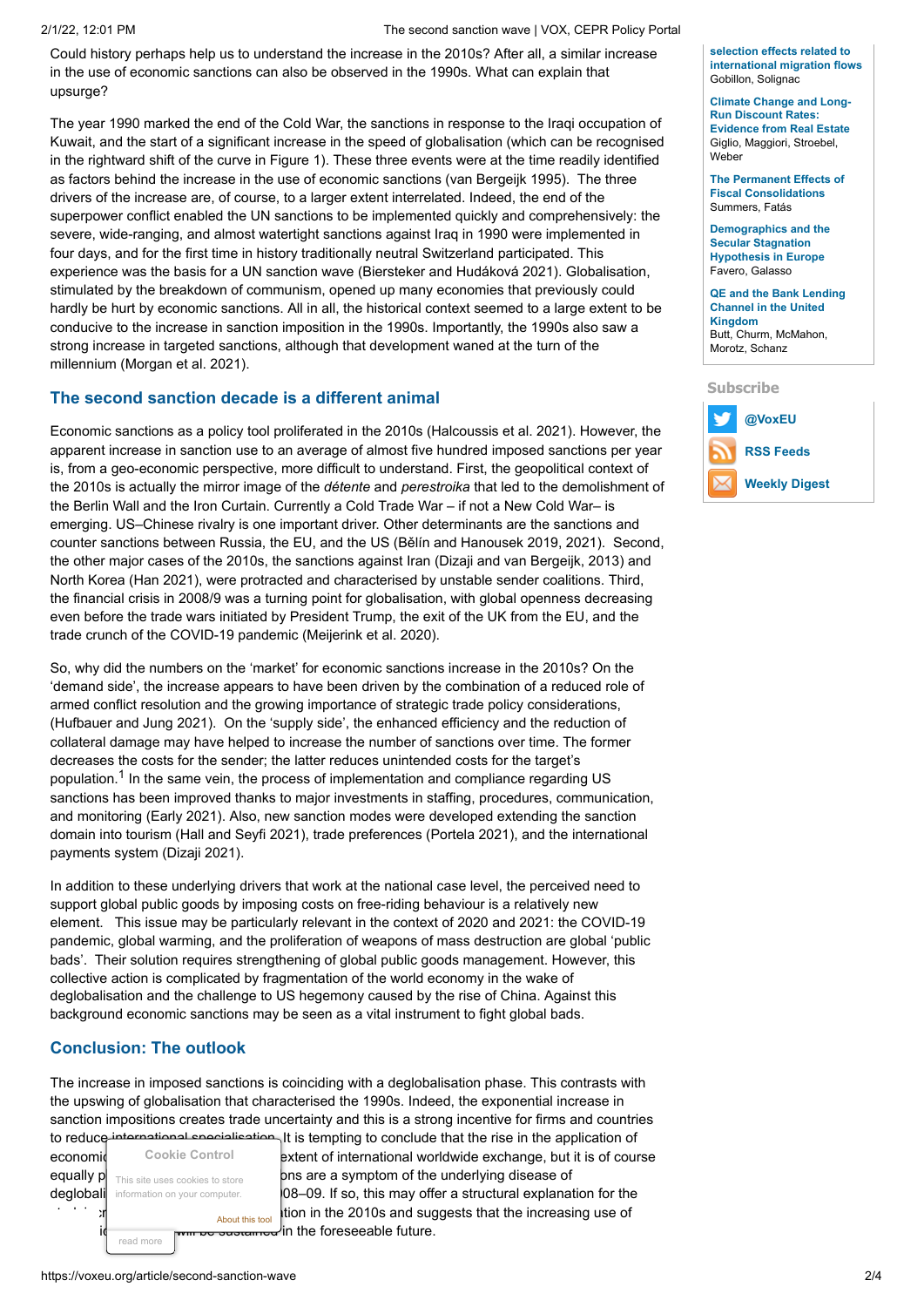## **References**

Bělín, M and J Hanousek (2019), "[Making sanctions bite: The EU–Russian sanctions of 2014"](https://voxeu.org/article/making-sanctions-bite-eu-russian-sanctions-2014), VoxEU.org, 29 April.

Bělín, M and J Hanousek (2021), "Imposing sanctions versus posing in sanctioners' clothes: the EU sanctions against Russia and the Russian counter-sanctions", in P A G van Bergeijk (ed.), *Research Handbook on Economic Sanctions,* Edward Elgar, pp. 249-263.

Biersteker, T and Z Hudáková (2021), "UN targeted sanctions: Historical development and current challenges", in P A G van Bergeijk (ed.), *Research Handbook on Economic Sanctions*, Edward Elgar, pp. 108-125.

Demena, B A, A S Reta, G Benalcazar Jativa, P B Kimararungu and P A G van Bergeijk (2021), "Publication bias of economic sanction research: a meta-analysis of the impact of trade linkage, duration and prior relations on sanctions success", in P A G van Bergeijk (ed.), *Research Handbook on Economic Sanctions,* Edward Elgar, pp. 126-151.

[Dizaji, S F and P A G van Bergeijk \(2013\), "Could Iranian sanctions work? 'yes' and 'no', but not](https://voxeu.org/article/could-iranian-sanctions-work-yes-and-no-not-perhaps) 'perhaps'", VoxEU.org, 1 June.

Dizaji, S F (2021), "The impact of sanctions on the banking system: new evidence from Iran", in Peter A G van Bergeijk (ed.), *Research Handbook on Economic Sanctions,* Edward Elgar, pp. 330- 350.

Early, B R (2021), "Making sanctions work: promoting compliance, punishing violations, and Discouraging Sanctions Busting", in P A G van Bergeijk (ed.), *Research Handbook on Economic Sanctions*, Edward Elgar, pp. 167-186.

[Felbermayr, G, A Kirilakha, C Syropoulos, E Yalcin and Y Yotov \(2021\), "The 'Global Sanctions Data](https://voxeu.org/article/global-sanctions-data-base) Base'", VoxEU.org, 18 May.

Halcoussis, D, W H Kaempfer and A D Lowenberg (2021), "The public choice approach to international sanctions: retrospect and prospect", in P A G van Bergeijk (ed.), *Research Handbook on Economic Sanctions*, Edward Elgar, pp. 152-166.

Hall, C M and S Seyfi (2021), "Tourism and sanctions", in P A G van Bergeijk (ed.), *Research Handbook on Economic Sanctions,* Edward Elgar, pp. 351-368.

Han, B (2021), "Secondary sanctions mechanism revisited: the case of US sanctions against North Korea", in P A G van Bergeijk (ed.), *Research Handbook on Economic Sanctions*, Edward Elgar, pp. 223-237.

Hufbauer, G C. and E Jung (2021), "Economic Sanctions in the 21st Century", in P A G van Bergeijk (ed.), *Research Handbook on Economic Sanctions,* Edward Elgar, pp 26-43.

Kirilakha, A, G Felbermayr, C Syropoulos, E Yalcin and Y V Yotov (2021), "The Global Sanctions Data Base: An Update that Includes the Years of the Trump Presidency", in P A G van Bergeijk (ed.), *Research Handbook on Economic Sanctions,* Edward Elgar, pp. 62 – 107.

[Meijerink, G, B Hendriks and P A G van Bergeijk \(2020\), "Covid-19 and world merchandise trade:](https://voxeu.org/article/covid-19-and-world-merchandise-trade) Unexpected resilience", VoxEU.org, 2 October.

Morgan, T C, N Bapat, and Y Kobayashi (2021), "The Threat and Imposition of Economic Sanctions data project: a retrospective", in P A G van Bergeijk (ed.), *Research Handbook on Economic Sanctio*ns, Edward Elgar, pp. 44-61.

Portela, C (2021), "Trade preference suspensions as economic sanctions", in P A G van Bergeijk (ed.), *Research Handbook on Economic Sanctions*, Edward Elgar, pp. 264-279.

van Bergeijk, P A G (1995), "The Impact of Economic Sanctions in the 1990s", *The World Economy* 18(3): 443-455.

| van Berg | <b>Cookie Control</b>                            |  | and success of economic sanctions", VoxEU.org, 27 March.            |
|----------|--------------------------------------------------|--|---------------------------------------------------------------------|
| van Berg | This site uses cookies to store                  |  | lelay will not postpone deglobalisation", VoxEU.org, 18 March.      |
| van Berg | information on your computer.<br>About this tool |  | lization 2.0 Trade and openness during the Great Depression<br>lar. |
|          | read more                                        |  |                                                                     |